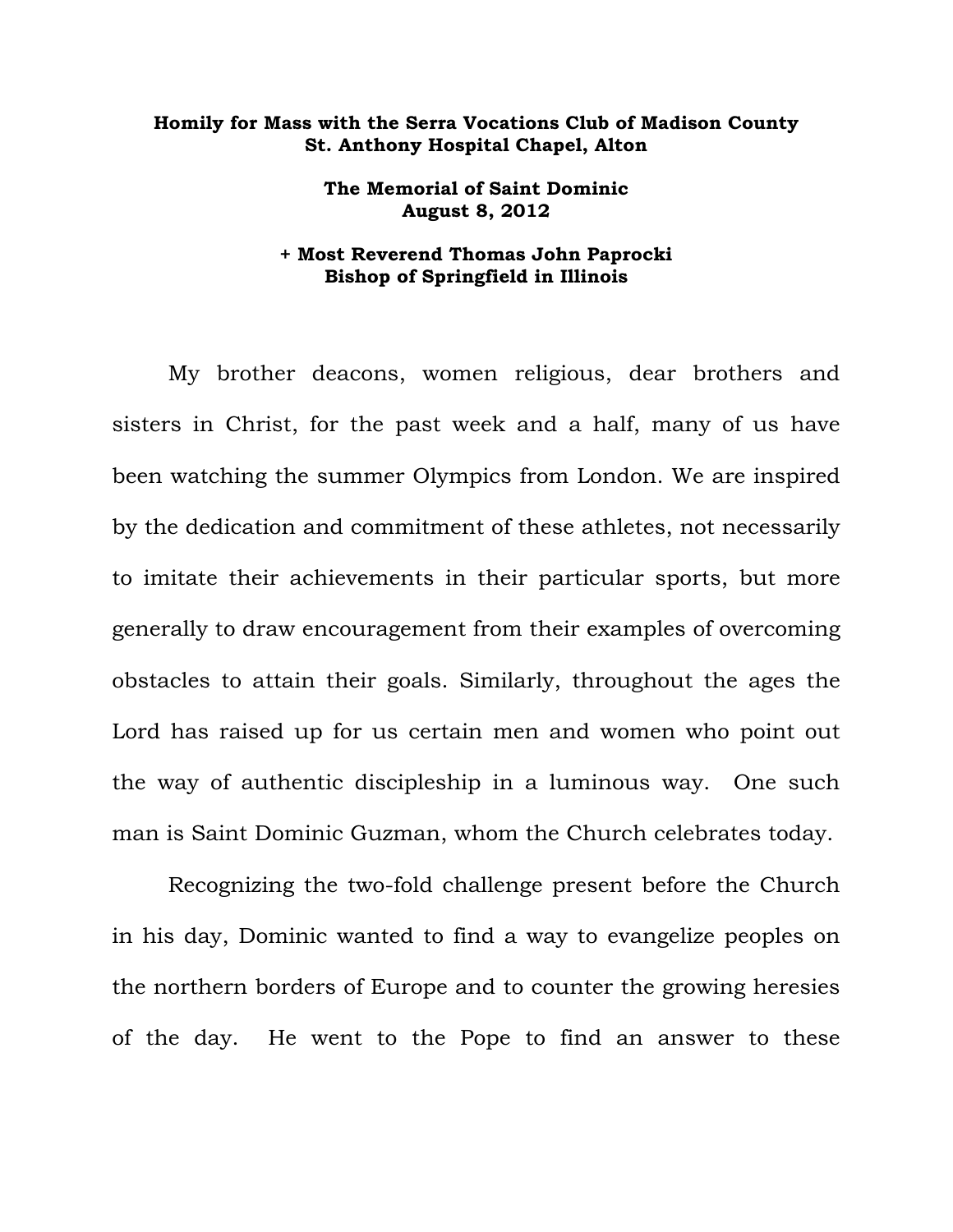challenges, who asked him to preach to the Albigensians and lead them back into the fold of the Church.

The Albigensians believed that matter was evil and the spirit was good. This belief led them to renounce earthly goods and pleasures, even going so far as to reject marriage, the Incarnation of Christ, the power of the Sacraments, and the resurrection of the dead. Because they arose in reaction to the opulent and immoral lives of many of the clergy, the Albigensians greatly valued poverty and humility, which many of them practiced particularly well.

Saint Dominic knew that if he was to win them back to the Church, he could only do so through the example of a holy life. So it was that he devoted himself to the evangelical counsels of poverty, chastity, and obedience and began the Order of Preachers, more commonly known after himself as the Dominicans.

The example of his holy life bore great fruit, both within his work of reconciling the Albigensians and within Christendom itself. Much like with his counterpart, Saint Francis of Assisi, Saint Dominic's order for men grew and flourished, and he established also a Second Order for women and a Third Order for the laity to share in his spirituality. Within the brief span of sixteen years,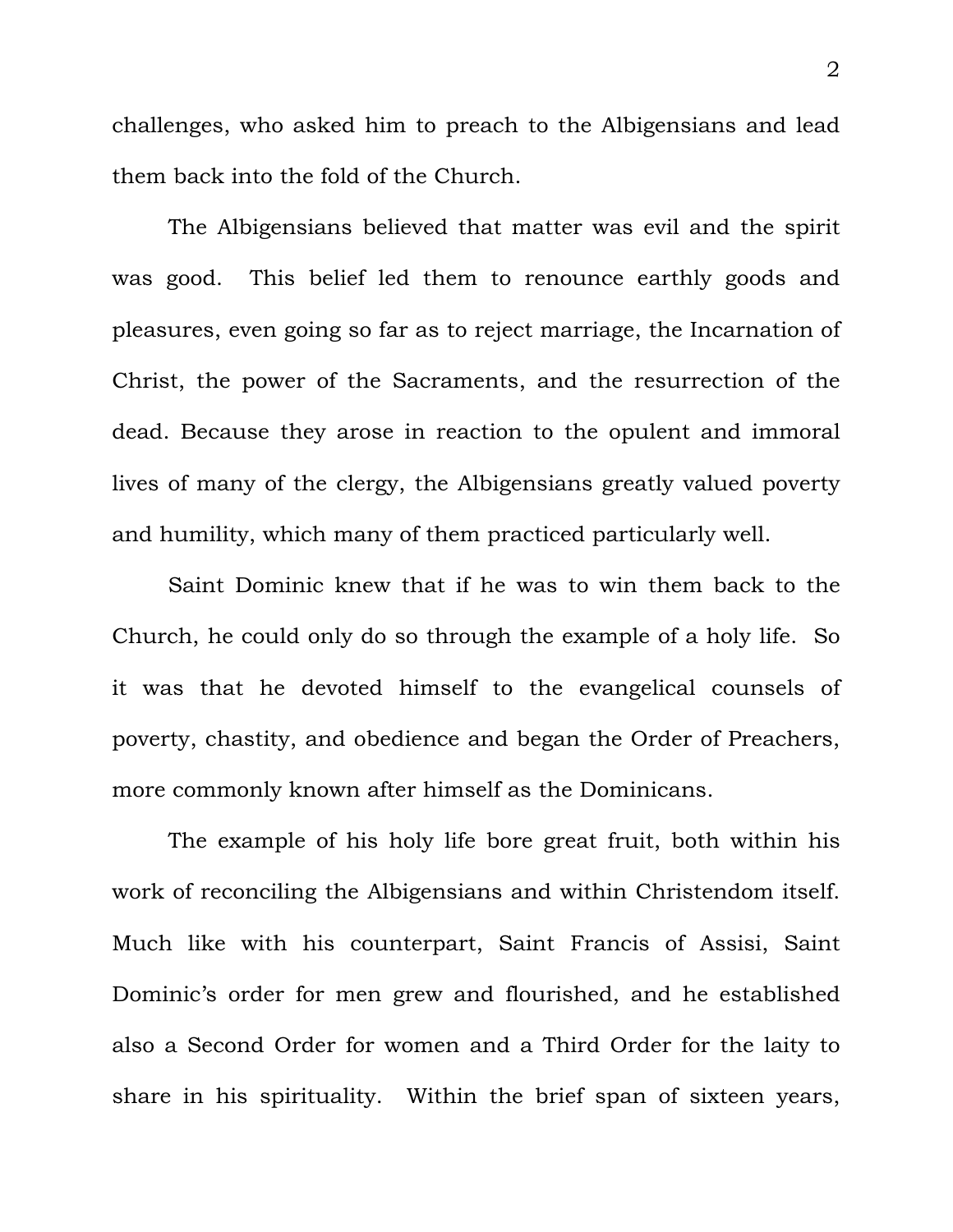men and women of the Order of Preachers were present in most of Europe. It was through these men and women that Saint Dominic was able to meet the second of the Church's challenges, namely, the evangelization of peoples on the borders.

Together these spiritual sons and daughters of Saint Dominic took up the challenge presented to them by the Albigensians. It was as though, confronted by so much infidelity to the Gospel, the Albigensians said to the Dominicans:

Persuade us that the Catholic religion is something more than a mere label, a mere favor that a man can wear on his sleeve; that it is a life, and an interpretation of life; an attitude towards our daily tasks, as well as an attitude towards God.1 This they did exceptionally well, and you and I are called to do the same, to persuade others of the beauty of Catholic life.

 Many of the same challenges that threatened the life of the Church in the thirteenth century are present in our day, though under different guises and different names. Nevertheless, the primary objection of non-believers remains the same: Where is the holiness of your life?